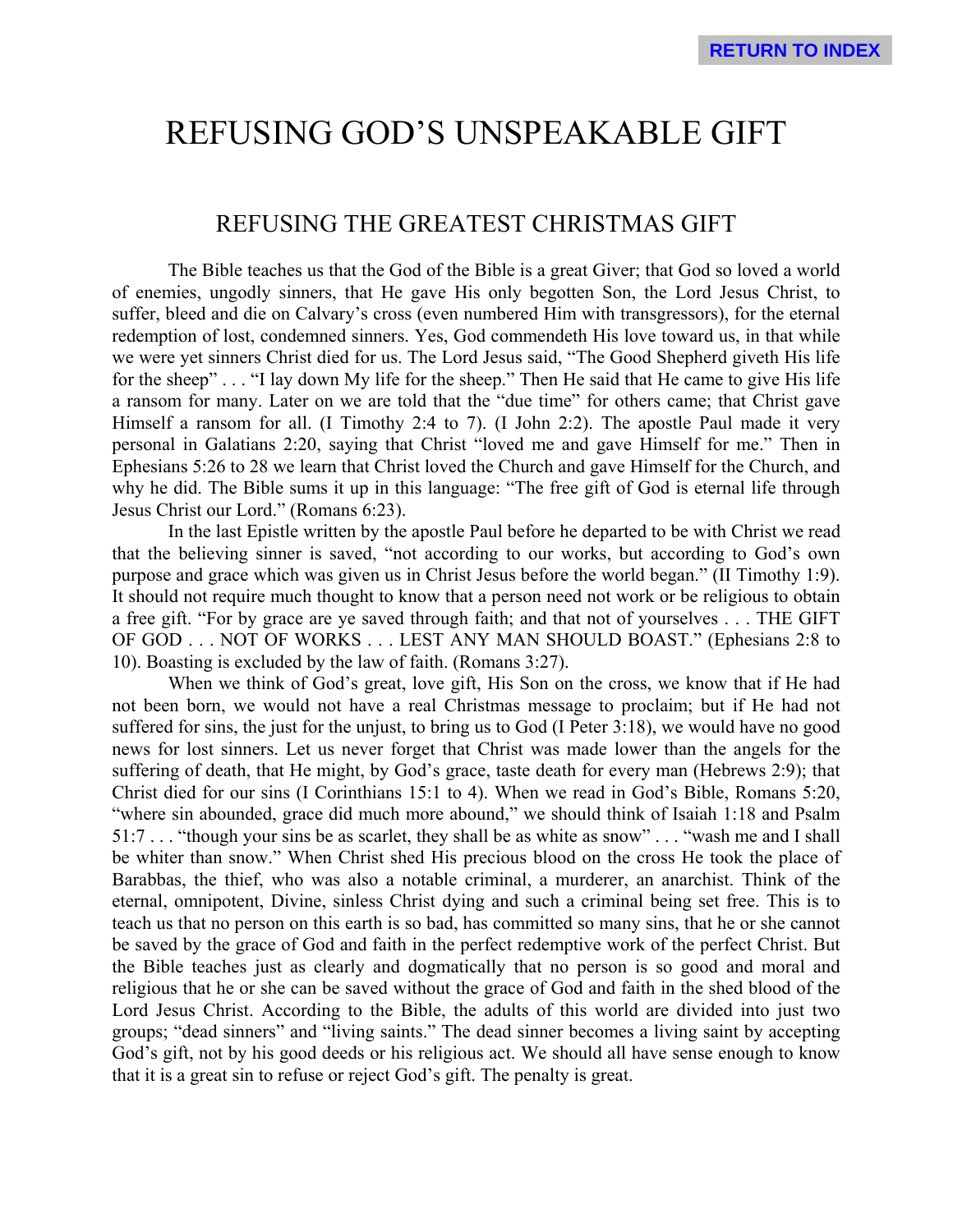### PAUL THE PRISONER OF JESUS CHRIST FOR GENTILES (Ephesians 3:1)

We quoted I Timothy 2:6, that Christ gave Himself a ransom for all, to be testified in due time, and II Timothy 1:9, that the believer is saved, not according to his works but according to God's grace and purpose given us before the world began. It is both interesting and significant to note that each of these statements is followed by Paul's testimony; "WHEREUNTO I am an apostle and a preacher and teacher of the GENTILES." In Colossians 1:27 we learn of the mystery among the Gentiles, "the dispensation of God" (Colossians 1:25), "the mystery" (Colossians 1:26) "hid from ages and from generations": and in Colossians 1:23 we again read, "WHEREUNTO I, Paul, am made a minister" (also Colossians 1:25). Because Paul was a faithful steward of the mysteries of God (I Corinthians 4:1 to 4), because Paul knew that members of the Body of Christ were established by the preaching of his (Paul's) gospel, the preaching of Jesus Christ according to the revelation of the mystery kept secret since the world began (Romans 16:25), because Paul knew Whom he believed and that that omnipotent One was able to keep him with his deposit (II Timothy 1:12), Paul was faithful unto death, suffering as an "evil-doer" in chains (II Timothy 2:9), and dying, as he had lived, "the prisoner of Jesus Christ for Gentiles."

Perhaps, you have compared Romans 15:8 with Romans 15:16 and Romans 11:13: "Jesus Christ 'WAS' a Minister of the CIRCUMCISION, to CONFIRM promises made unto the fathers" . . . Paul was a minister of Jesus Christ to the GENTILES" (Romans 15:16) . . . "For I speak to you GENTILES, inasmuch as I am the apostle of the Gentiles, I magnify (glorify) mine office." Something of this same difference is recorded in Galatians 2:7 to 9, in the ministries of Paul and Peter. In Matthew 4:23 we read that Jesus, on earth, was proclaiming "the gospel of the kingdom" in the synagogues. In Acts 20:24 Paul said Christ was sending him to proclaim "the gospel of the grace of God." In Matthew 10:5 to 7 we read Christ's instructions to Peter and his fellow-apostles: "Go not into the way of the Gentiles." In Acts 22:21 we learn that Christ said to Paul: "I will send thee far hence unto the Gentiles." When the apostle Paul began this special ministry he was abiding at Antioch in Syria, outside the land of the Jews, and his first missionary journey took him to Antioch in Pisidia, where he attended the Sabbath synagogue services of the Jews. (Acts 13:14 and 15). Paul was given the opportunity to address the religious Jews. He told them that God RAISED UP Christ, in incarnation, to be Israel's Saviour (Acts 13:23); then God RAISED UP Christ AGAIN to give unto them "the sure mercies of David" (Acts 13:33 to 37). This is what Peter told the Jews, in somewhat different language, in Acts 5:29 to 32. Then Paul told the Jews that they could not be justified by the law of Moses; but from all things they could be justified by believing in Christ. (Acts 13:38 and 39). Although Paul followed this message of "justification by faith without the law" with a solemn warning (Acts 13:40 and 41), Israel did not heed; but rather committed the sin, which Christ had said, in Matthew 12:31 and 32, would be unpardonable. They blasphemed as they resisted the Holy Spirit (Acts 13:45 and 18:5). The Holy Spirit was sent by Christ to convict the world of sin, because they believed not on Christ. (John 16:7 to 10). Israel continued to stumble; rejecting the message of Acts 13:39, (Romans 9:31 to 33), until they had a GREAT FALL. (Romans 11:11).

When Israel blasphemed after hearing Paul's threefold testimony in the synagogue; that God had raised up Christ, in incarnation, to be Israel's Saviour; that God had raised up Christ, in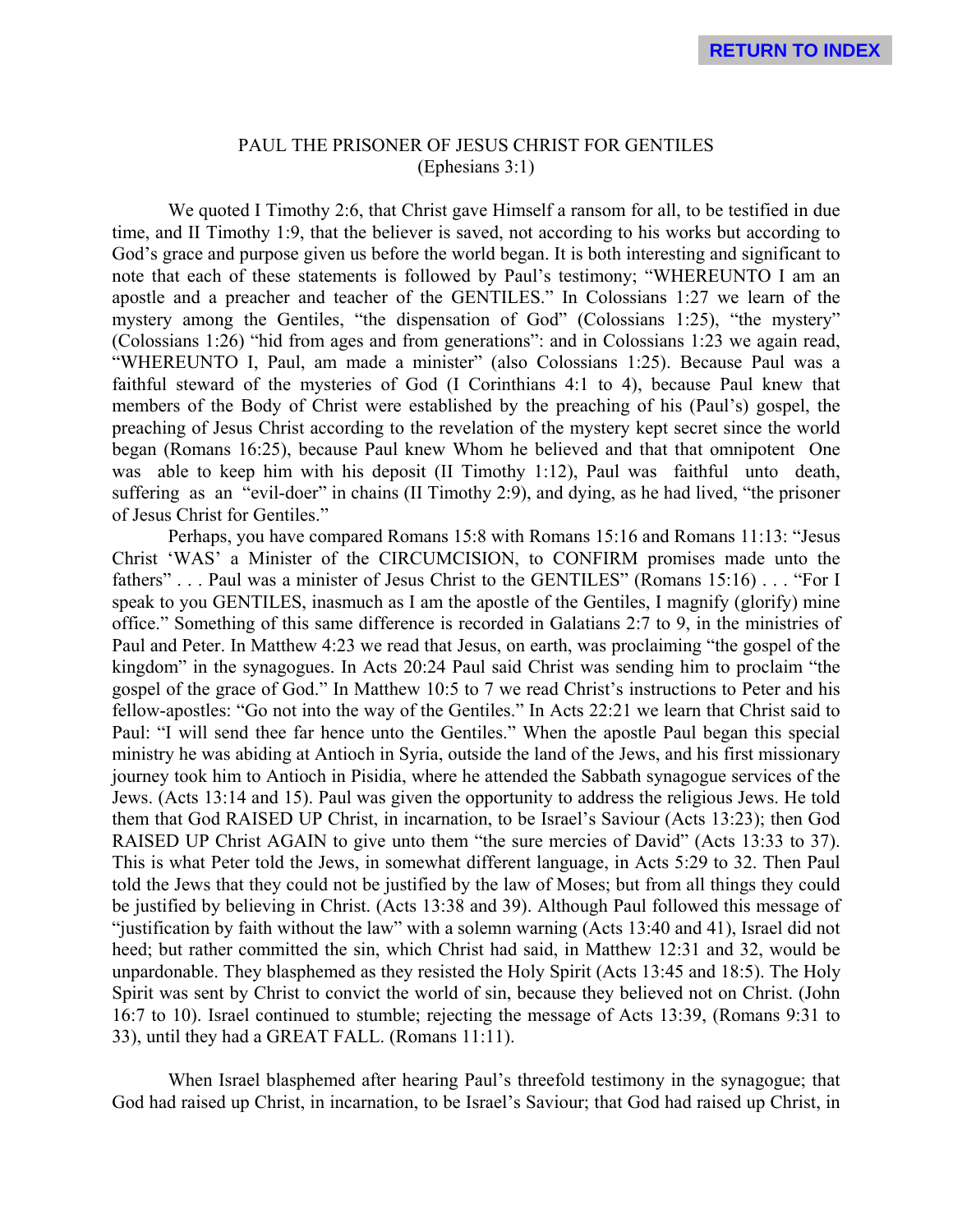resurrection, to be Israel's Saviour; that the Jews in that synagogue and all other Jews could be justified completely by faith in Jesus Christ; Paul uttered words, most significant, when he said to Israel; "it was necessary that the Word of God should FIRST have been spoken unto you (and this was about twelve years after the death of Christ and the pronouncement of Matthew 23:37 to 39 and 33); but seeing ye put it from you, and judge yourselves unworthy of everlasting life, LO, WE TURN TO THE GENTILES." Shortly thereafter a multitude of Greeks believed. (Acts 14:1). Then Paul returned to Antioch in Syria, his temporary headquarters (for several years), and there he rehearsed all that God had done and how God had opened the door of faith unto the Gentiles. (Acts 14:27). When did Paul say, "LO WE TURN TO THE GENTILES"? Why did Paul say, "LO, WE TURN TO THE GENTILES"? When did God open the door of faith unto the Gentiles? Was it before or after Paul said, "LO, WE TURN TO THE GENTILES"? (This was about twelve years after Pentecost.) About seven years after Pentecost Peter said, that it was an unlawful thing for Jews and Gentiles to fellowship (Acts 10:28). The scattered Jews, who were disciples of Christ, preached the Word to none but Jews only. (Acts 11:19). The Christian Jews were displeased when and because Peter preached to Cornelius.

#### CHRIST CAME UNTO HIS OWN . . . HIS OWN RECEIVED HIM NOT

Christ's Own was "ISRAEL." Christ was born, "RAISED UP" (Luke 1:69), to deliver Israel and save Israel from Gentile domination and from all their enemies; that they might serve God without fear all the days of their life (Luke 1:67 to 77); to reign over the house of Israel forever. (Luke 1:30 to 33). This is why those disciples, after the death of Christ, said, "We trusted it had been He that should have redeemed Israel." (Luke 24:21). It is not during the days that Christ is rejected as Israel's Messiah, King and Deliverer, when David's throne is unoccupied, that we have God's authority to preach "PEACE ON EARTH," the favorite Christmas verse of so many (Luke 2:14). The rejected Christ asked this question: "Suppose ye that I am come to give peace on earth? NO." (Luke 12:51). Why? Because Christ was not received as King and Prince of Peace by Israel (Isaiah 9:6 and 7). Christ said: "I have a baptism to be baptized with." (Luke 12:50). This referred to his suffering on the cross. Christ was going to the cross of Calvary and not to the throne of David; so "PEACE ON EARTH" was postponed, except as individual Jews and Gentiles go by faith to Calvary (Colossians 1:20; Ephesians 2:14), and then are at peace with God and can enjoy the peace of God. (Romans 5:1; Colossians 3:15 and Philippians 4:7). Concerning Israel's national redemption and the postponed "PEACE ON EARTH," the Lord Jesus said it was because Israel did not know the things that belonged to their peace and the day of their visitation. (Luke 12:42 to 44). Some day Israel will say, "Blessed is He that cometh in the Name of the Lord" (Luke 13:35); for the Son of man will come in the cloud with power and great glory for Israel's redemption (Luke 21:27 to 33). Israel is to be saved after this period and age of special Divine favor for Gentiles has run its course. (Romans 11:25 and 26).

#### WHY ISRAEL REJECTED THE SON OF MAN

It may be somewhat confusing to some people, nevertheless it is most interesting, to read in Acts 4:27 and 28, Acts 3:18, Acts 2:23, Acts 13:29, Matthew 21:42 and I Peter 1:18 to 21, that when wicked men killed the Prince of Life, the Lord Jesus, they did none other things than God's hand and counsel determined before to be done. Therefore, three great facts should be known . . .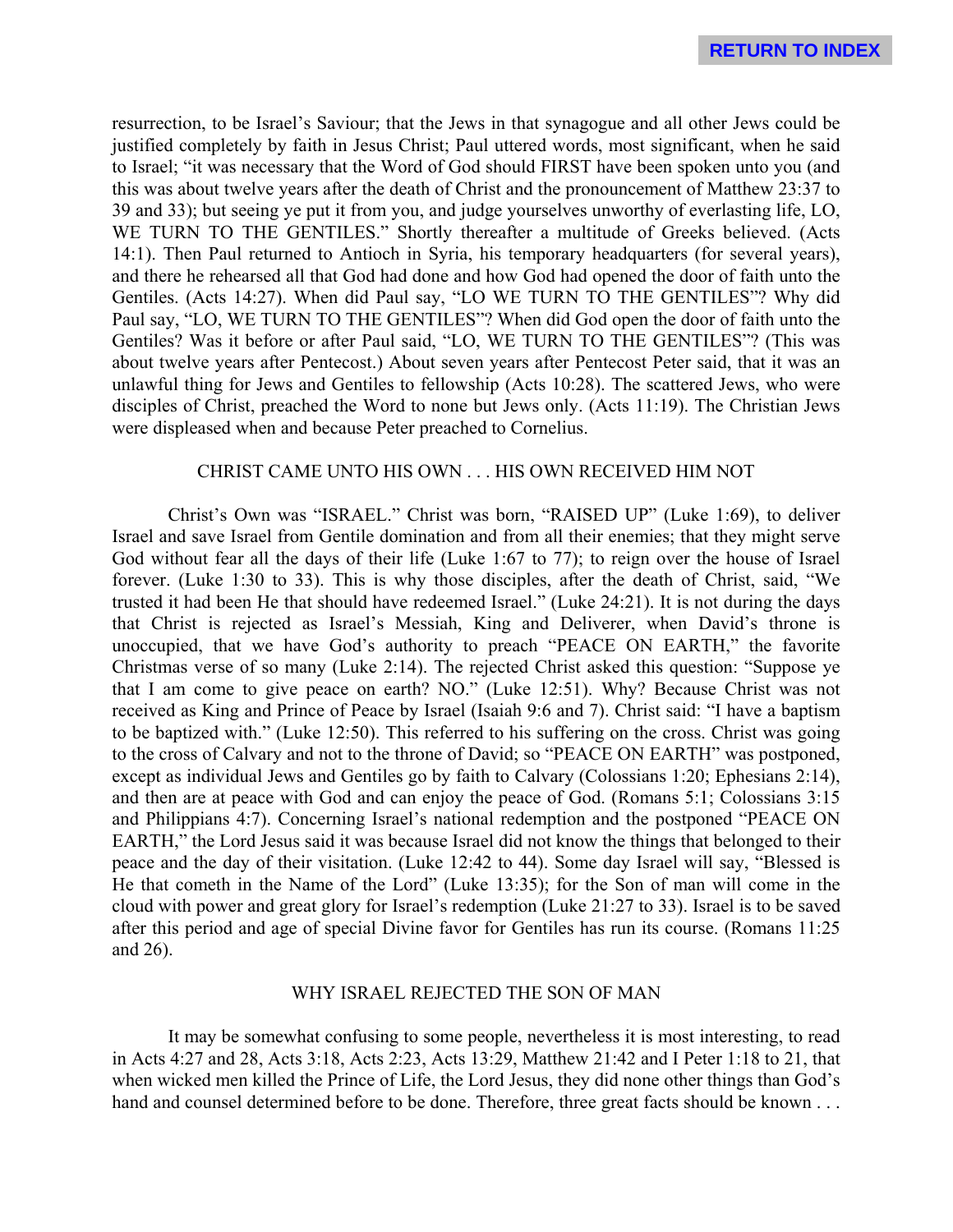first, that Israel's sin against the Son of man was a pardonable sin (Matthew 12:31 and 32 . . . John 12:37 to 41 . . . Matthew 26:24 . . . Luke 24:46 . . . John 3:14 . . . 12:27 to 33) . . . second, if Israel had not killed the Prince of Life, He would not have died for our sins, "ACCORDING TO THE SCRIPTURES". . . third, because Christ died as He did and when He did by the determinate counsel and foreknowledge of God (Acts 2:23 and 3:18), it was right that Christ should pray on the cross, "Father, forgive them" (Luke 23:34), and then tell Peter to preach the good news to Israel that God would charge their great sin to "IGNORANCE," and send Christ back for their national redemption, if Israel would repent. (Acts 3:12 to 21). Christ came to be sinned against. Therefore, Israel's rejection of Christ, in incarnation, would be forgiven. The Stone thus rejected by the builders was the Lord's doing. (Matthew 21:42).

In John 3:14 we learn, that "the Son of man must be lifted up." In Matthew 12:40 and 41, after the Lord Jesus had told Israel the difference between rejecting Him, in incarnation, and rejecting Him in resurrection, by sinning against the Holy Spirit, He stated in plain language that the great sign to them would be that the Son of man would be in the earth for three days and three nights, that the men of Nineveh, who repented after Jonah had been three days and three nights in the belly of the fish, would rise up against them (Israel) in judgment. When Israel resisted the Holy Spirit, indwelling and controlling Stephen, Israel was told that the Son of man was standing in heaven. (Acts 7:51 to 60). That sin against the Holy Spirit is explained in Acts 5:31 and 32. In Acts 5:30 Peter preached to Israel that God RAISED UP Christ, in incarnation, to be Israel's Saviour. In Acts 5:31 Peter preached that God RAISED UP Christ, in resurrection, to be Israel's Prince and Saviour; to save them. Then one of the most important, interesting and significant statements in the Bible, Acts 5:32, the 'first mission of the Holy Spirit . . . to witness to Israel, that God RAISED UP Christ TWICE to be Israel's Saviour. Israel had had the great sign of Matthew 12:40 and 41; and Christ had been RAISED UP, in fulfillment of David's Prophecy, to take the throne of David. (Acts 2:27 to 33). Peter preached to Israel, "Repent, and be baptized every one of you in the Name of Jesus Christ for the remission of sins, and ye shall receive the gift of the Holy Spirit." (Acts 2:38). This message had no place in the gospel of the grace of God for Gentiles, proclaimed by the apostle Paul, and of course has no place in this present "grace" dispensation.

So Israel killed the Prince of Life (Acts 3:12 to 15). Israel resisted the Holy Spirit and blasphemed (Acts 7:51 to 56; Acts 13:45; Acts 18:5). Israel fulfilled Christ's words, "We will not have this Man to reign over us." Luke 19:14. Then Israel forbade the apostles to preach to the Gentiles. Then note what happened. (I Thessalonians 2:14 to 16).

#### ZACCHEUS UP IN THE TREE

All who have carefully read the story of little Zaccheus up the sycamore tree have found real interest in the story. In connection with that incident note the interesting and significant words of the Lord Jesus Christ in Luke 19:9 and 10: "This day is salvation come to this house; forasmuch as he also is a son of Abraham: for the Son of man is come to seek and to save that which was lost." This certainly sounds like a wonderful Christmas message, that is, for "the sons of Abraham." But how about the poor, unfortunate, lost, condemned multitudes who were not sons of Abraham? So many Christians cannot understand why the Lord Jesus definitely commanded His messengers: "Go not into the way of the Gentiles." (Matthew 10:5 to 8). In Ephesians 2:11 and 12 we learn something of the status of the Gentiles during the years Christ was on earth as Jesus of Nazareth in the midst of Israel, doing wonderful things in the land of the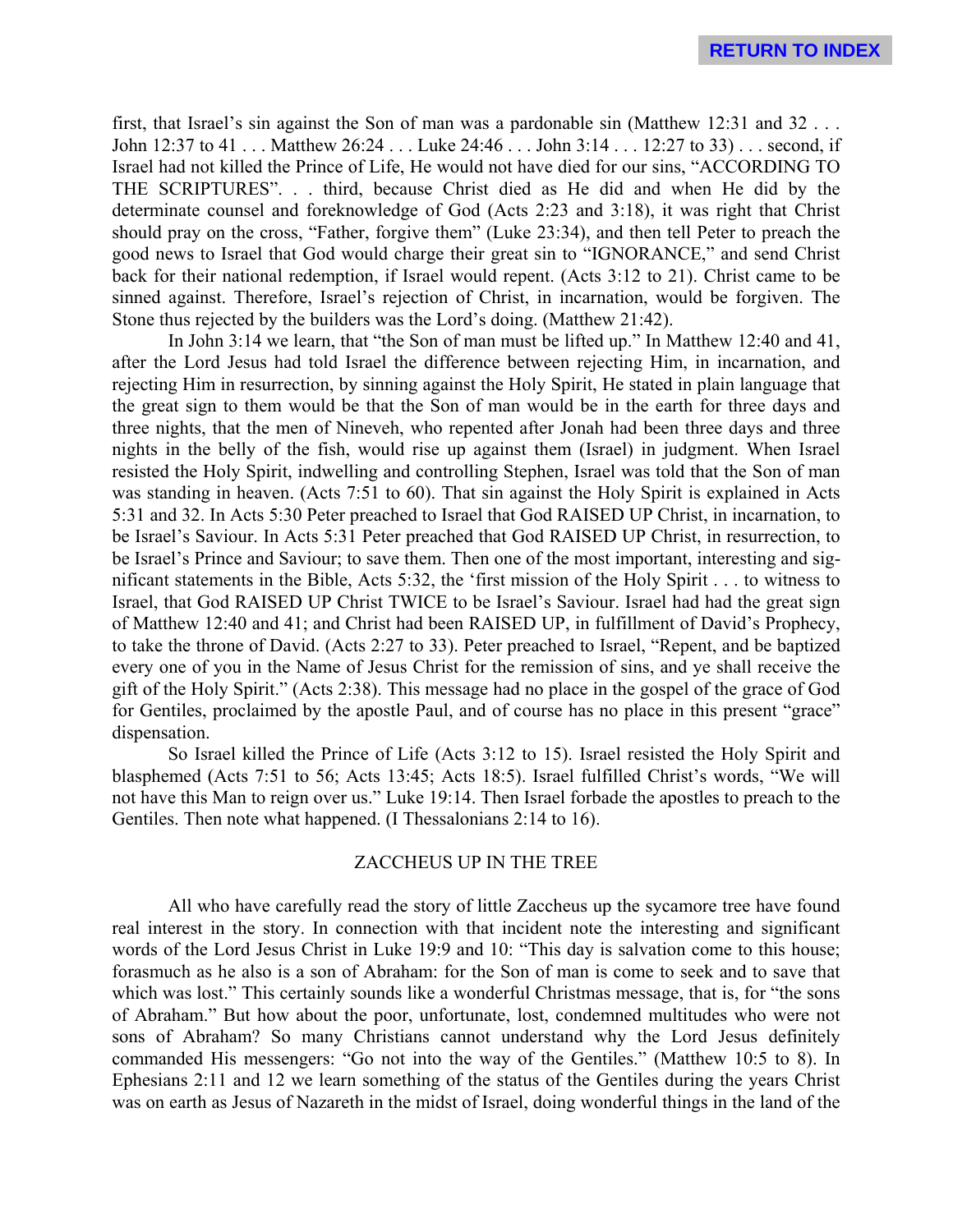Jews (Acts 2:22 and Acts 10:38 and 39). At that time the Gentiles were aliens from Israel, far off from God, in the world having no hope, without God ("atheos"), "atheists." But there is wonderful, good news for Gentiles in Ephesians 2:13 to 22 a most radical change after the FALL of God's chosen, religious nation. In these verses in Ephesians we read that the Jews (the remnant according to the election of grace of Romans 11:5 and 6) and the far off Gentiles brought nigh by the blood of Christ, were reconciled in one Body by that cross; "you which were far off, and to them that were nigh." Let us not forget that Ephesians was written after the Lord's awful judgment upon Israel recorded in Acts 28:25 to 28 and more than thirty years after Christ's plain statement in Matthew 15:24: "I am not sent but unto the lost sheep of the house of Israel."

Now in connection with the publican in the sycamore tree, let us read from Ezekiel 34: for in this chapter we read some of the promises Christ was confirming to Israel. Now Ezekiel 34:11 to 13 and Ezekiel 34:22 to 28: "For thus saith the Lord God, Behold I, even I, will both search My sheep and seek them out . . . As a shepherd I will seek out My sheep, and will deliver them . . . I will bring them to their own land . . . I will seek that which was lost . . . Therefore, will I save My flock, and I the Lord will be their God. And they shall no more be a prey to the heathen . . . Ye flock of My pasture are men and I your God." Remember Acts 13:23 that God raised up Christ to be Israel's Saviour: also Acts 5:29 to 32. Remember Christ's words: "I am not sent but unto the lost sheep of the house of Israel" (Matthew 15:24): and why salvation came to Zaccheus, the despised publican: he was a son of Abraham.

As we read the wonderful promises in Ezekiel in chapter thirty-four, thirty-six: and thirty-seven concerning Israel's redemption and possession of their promised land under the reign of the true King David, surely we will not be stupid enough to believe that these prophecies foretell the truth of I Corinthians 12:13 and Ephesians 2:14 to 18, that believing Jews and believing Gentiles, reconciled by the blood of Christ, were to be baptized into the unprophesied Body of Christ. Surely when we read in Romans 11:26 to 29, that all Israel will be saved, and why, we know that this salvation differs from the salvation during this reign and age of grace when all believers are members of the joint-Body of Ephesians 3:6, of "THE ONE NEW MAN" of Ephesians 2:15.

Romans 11:25 and 26 tell us when Ezekiel's prophecies will be fulfilled concerning Israel, the land of Canaan and David's throne.

In Luke 2:27 to 29, we find Christ in the arms of an Israelite who was waiting for the consolation of Israel. In Luke 23:50 to 53 we find Christ in the arms of an Israelite who was also waiting for the consolation of Israel. In Luke 1:67 to 80 we learn the true sense in which Christ was born for Israel's redemption; not only to save individual Jews but to redeem that nation from Gentile political domination. The apostle Peter, in Acts 3:21, speaks of this as "the restitution of all things spoken by the mouth of all the holy prophets since the world began." So we better understand the expectation of Israel expressed by two of Christ's disciples between Christ's resurrection and ascension when they said, "We trusted it had been He Who should have redeemed Israel."

#### HE BUILT A SYNAGOGUE

One of the most interesting and significant stories recorded in the Bible is found in Luke 7:1 to 12. There we read the account of a Gentile who was seeking the Lord Jesus in earnest. The Lord Jesus was not seeking that Gentile. That Gentile knew that Christ, in a very definite sense, was Israel's Saviour, and as that Gentile was not a son of Abraham he requested some sons of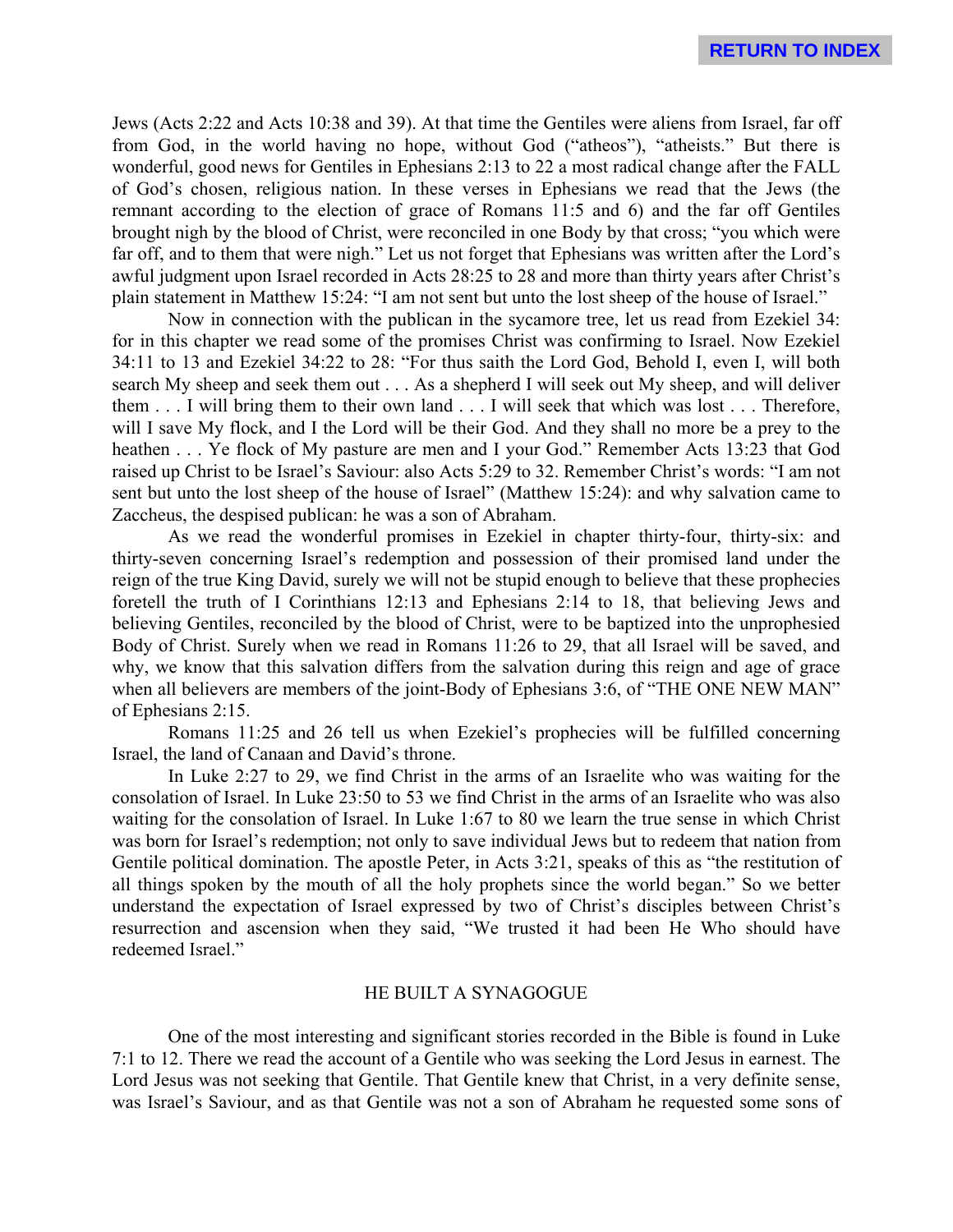Abraham to intercede for him. The Gentile declared himself "unworthy." . . . The sons of Abraham told Christ that the Gentile was worthy. Why? Because he loved the sons of Abraham, and had built them a synagogue.

Like the other Gentile of Mark 7:24 to 28 and Matthew 15:21 to 28, who received a blessing from the Lord Jesus while He was on earth, made under the law to redeem them that were under the law (Galatians 4:4 and Hebrews 2:16 to 18), the Roman Gentile of Luke 7:1 to 12 was of "GREAT FAITH." It is more than noteworthy that the Holy Spirit has told us concerning these two Gentiles in such detail, both being of great faith as well as of great humility, knowing that they had no covenant claim to deserve the Lord's blessing. In Acts 10:38 and 39 Peter told another Gentile, who loved Israel and gave them money (Acts 10:22) of the mighty works that Christ on earth did in the land of the Jews. But when Christ ministered to the Gentile woman of Matthew 15 and Mark 7 He was outside the land of the Jews. Christ was not seeking the Gentiles. It would seem from Mark 7:24 that He was trying to hide from the Gentile woman who was determined to reach Him. The twelve apostles, in obedience to Matthew 10:5 to 8, certainly did not seek that poor, needy woman. Unless we understand the purpose of the earthly ministry of our Saviour, we might think that not only were the apostles cruel when they ask Christ to send the woman away, without the blessings she sought (Matthew 15:23), but that Christ Himself was cruel: He spoke of the Jews as "children" and as "sheep" and referred to Gentiles as "dogs." What a difference! What happened to change the status of Gentiles, as recorded in Roman 10:12 and 3:22, "NO DIFFERENCE" . . . the great change as told in Ephesians 2:19? Peter had learned something of that great change at the time he uttered the words of Acts 15:9 to 11. But some seven years after the Lord Jesus died Peter declared that it was an unlawful thing for Jews to associate with Gentiles. (Acts 10:28). Peter received very special instructions from the Lord at that time that it was His will and program for Peter to go to Cornelius and preach, "in every nation he that feareth God and worketh righteousness is accepted of God" (Acts 10:34 and 35), a message quite different from the "grace" message the risen Christ revealed to Paul to proclaim, as recorded in Romans 4:4 and 5 and Titus 3:5 to 8 and Ephesians 2:8 and 9 and II Timothy 1:9, salvation and righteousness, the gift of God, by grace through faith without works of righteousness.

#### DID PETER SEEK GENTILES?

We cannot find in the Book of Acts the record that Peter or any of the apostles associated with him went out seeking Gentiles. Note Acts 12:19, concerning Peter; "he went down from Judea to Caeserea, and there abode." With the exception of Peter's meeting with Paul in Jerusalem, recorded in the fifteenth chapter of Acts, the statement of Acts 12:19 is the last we hear of Peter in the Book of Acts. There is no "ACTS" record of the missionary journeys of any of the Twelve to Gentiles outside the land of the Jews.

The Greek Gentile of Mark 7:24 to 28, the Roman Gentile of Luke 7:1 to 12, the Gentile, Cornelius, and the Roman Gentile of Acts 13:7, all were seeking the Lord.

What a change after Israel refused the wonderful gift of God, after Israel rejected Christ, first, in incarnation, and then, in resurrection. They committed the unpardonable sin, resisting and blaspheming against the Holy Spirit and then forbidding the apostles to preach to the Gentiles. (I Thessalonians 2:14 to 16). When we teach that Christ came unto His own and His own received Him not (John 1:11), and know that Christ had to be lifted up (John 3:14), that Christ had to be in the earth for three days and three nights (Matthew 12:40 and 41), that Israel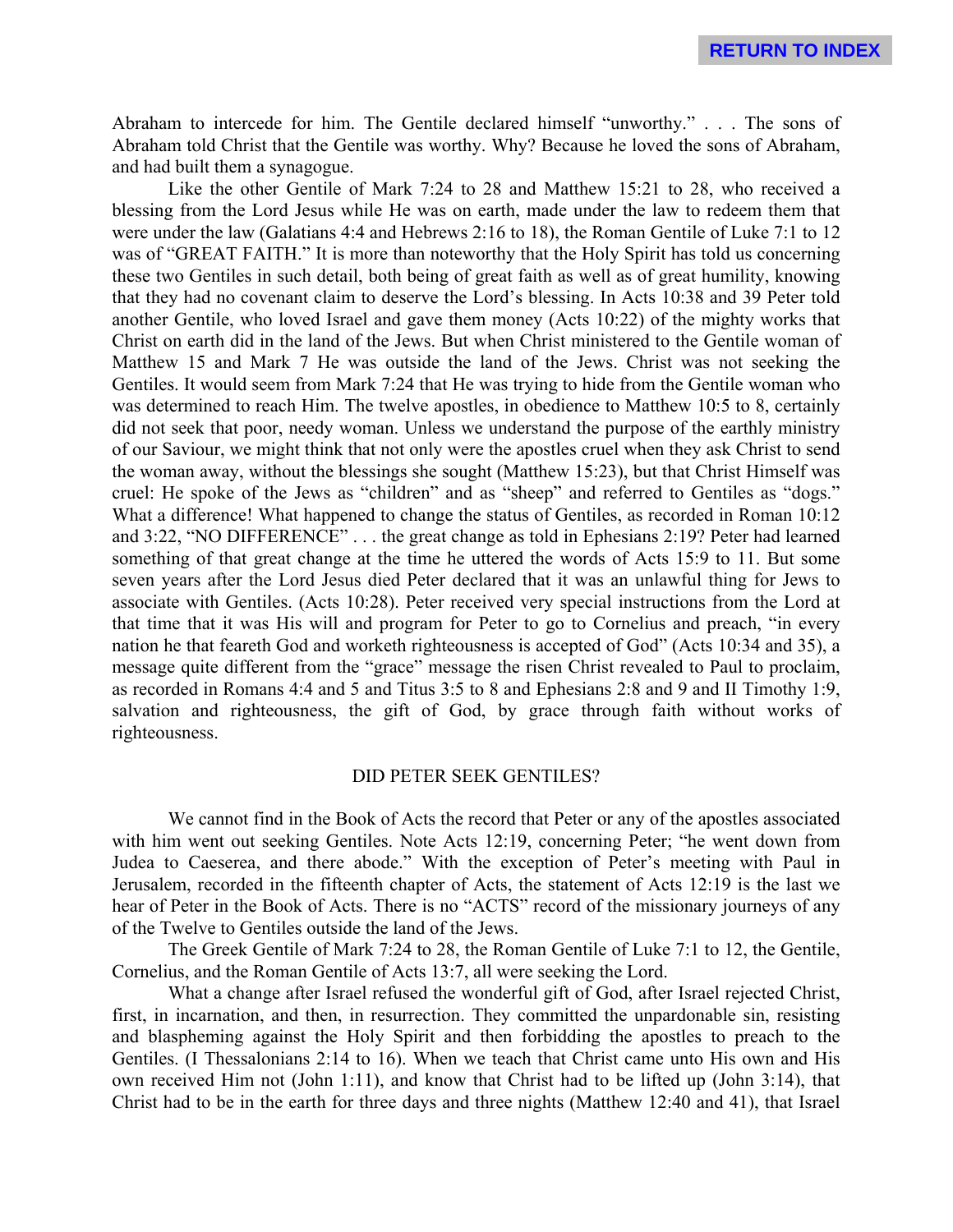could not believe, because Christ's suffering had to precede His glory (John 12:37 to 42; I Peter 1:11 and 12; Matthew 21:42; Acts 4:24 to 28; Acts 3:18), even the babe in Christ should know that the FALL of Israel that brought reconciliation and the "grace" gospel, program and dispensation to the Gentiles, in the special ministry of the apostle Paul, did not take place when Israel rejected Christ, in incarnation, thereby committing their pardonable sin, but when they rejected Christ raised from the dead to be a Prince and a Saviour unto Israel, sinning against the Holy Spirit, not accepting His witness recorded in Acts 5:31 and 32.

Paul became the debtor to every kind of Gentile sinner, sent by Christ far hence to the "far-off-from God" heathen, alienated from the life of God.

Then Paul and his fellow-workers went to seek and to save the lost Gentiles, who were not sheep. Without religious observances, carnal ordinances or good works the Gentiles who were dead sinners became living saints by grace through faith; and brought nigh by the precious blood of the Lord Jesus they were identified with Christ in His death, burial, resurrection, ascension and glory, having all their sins forgiven according to God's riches of grace by Christ Jesus, Whom they no longer were to know after the flesh.

When and because of the FALL of God's religious nation, God brought an end to religion, and sent forth His ambassadors of reconciliation to beseech sinners to be saved.

This was not the Son of man seeking His lost sheep, in fulfillment of Ezekiel 34, but ambassadors of reconciliation, beseeching sinners (Gentiles), in Christ's stead, to be reconciled to God, because of Romans 5:9 to 11, and when and because Israel was cast away. (Romans 11:25). A great difference.

#### THE UNSEARCHABLE RICHES OF CHRIST

We quoted Romans 15:8, that Jesus Christ on earth was a Minister to Israel preaching and doing that which God promised in the thirty-nine Books from Genesis to Malachi. Then we quoted Romans 15:16, Paul's special ministry to the Gentiles. Now let us compare Romans 15:8, Christ's prophesied ministry, as Jesus of Nazareth, under the law (Galatians 4:4 and Acts 2:22), to Israel, with Paul's testimony in Ephesians 3:8: "This grace is given that I should preach among the Gentiles the 'UNSEARCHABLE' (past-tracing-out) riches of Christ." "UNSEARCHABLE" is defined in the language of Colossians 1:26, as Divine truth, a Divine program and message, "which hath been hid from ages and from generations"; in Ephesians 3:9, "HID in God from the beginning of the world"; in Romans 16:25, "kept SECRET since the world began." Should not a babe in Christ know the difference between the prophesied ministry of Jesus of Nazareth, under the law, to Israel under the law, and the unprophesied ministry of the apostle Paul to Gentiles, not under the law? Christ on earth had a ministry of "CONFIRMATION" to Israel, accompanied by wonders and signs. (Acts 2:22 and Acts 10:38 and 39 and John 20:30 and 31). The twelve apostles before and (for some years) after the death of Christ had a ministry of "CONFIRMATION," accompanied by wonders and signs. (Hebrews 2:3 and 4 and Acts 5:12). Paul's first ministry was a ministry of "CONFIRMATION." (Acts 26:22; Acts 9:20; Galatians 1:23). Paul's gospel to sinners was in fulfillment of Prophecy. (I Corinthians 15:1 to 4). Later on Paul was given, by the risen Christ, a ministry of "REVELATION," a message and program concerning which all of God's former prophets and apostles had been both silent and ignorant; "kept secret since the world began." The "CONFIRMATION" message was spoken by the mouth of all the holy prophets since the world began. (Acts 3:21; Luke 1:70; Acts 3:24; Acts 2:16; Acts 3:22; Acts 7:37; Acts 10:43; Acts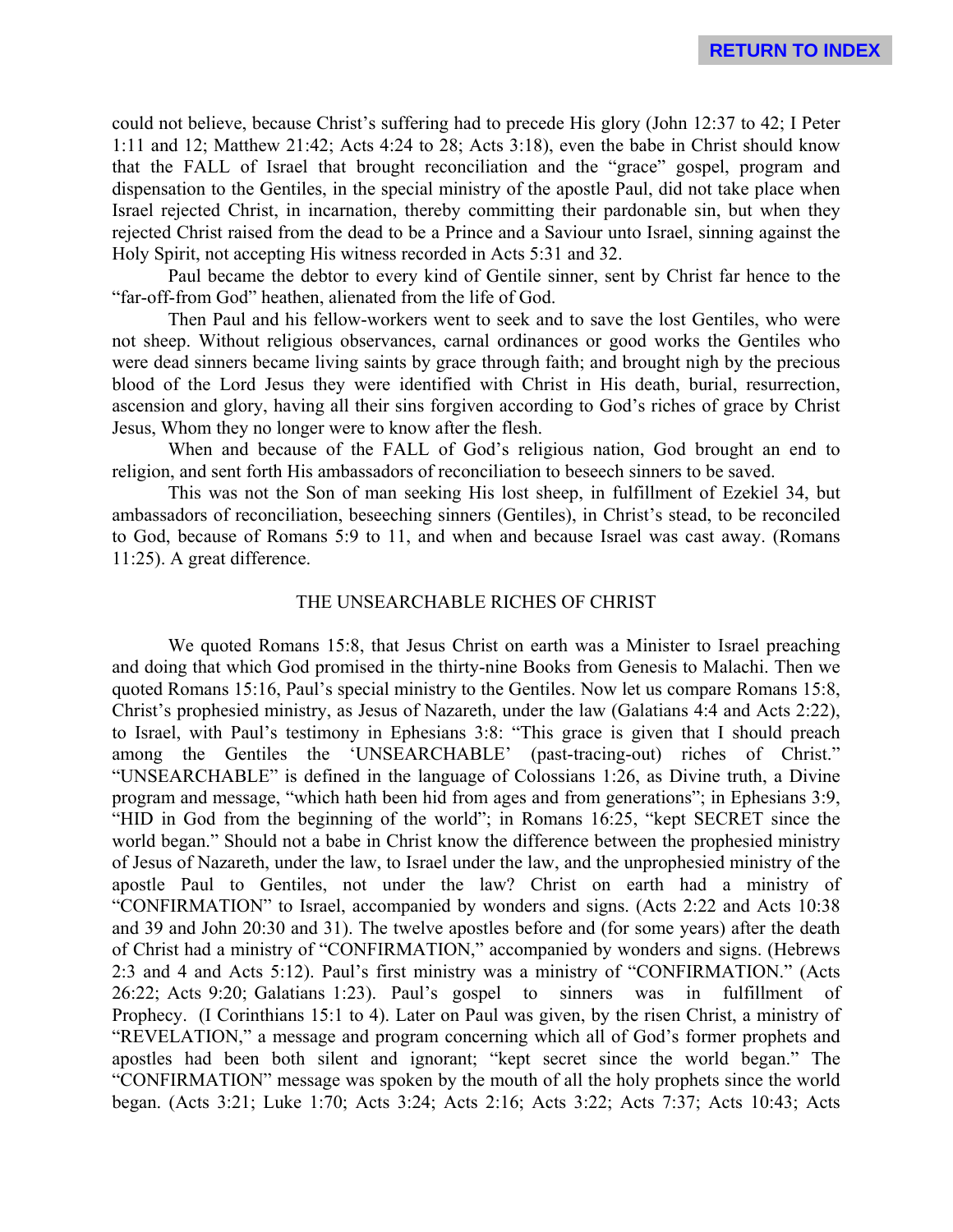**RETURN TO INDEX**

15:15; Acts 13:29 and 30). For some years after Paul was given from heaven his "REVELATION" ministry he continued with his "CONFIRMATION" ministry, and because the saving gospel of I Corinthians 15:1 to 4 was in fulfillment of prophecy (Acts 13:29 and 30), signs and wonders continued in the ministry of Paul, even among the Gentiles (Romans 15:18; II Corinthians 12:12; Acts 19:11 and 12). For a limited times sign-gifts were given to the members of the Body of Christ. (I Corinthians 12:8 to 13; I Corinthians 12:28; I Corinthians 13:8 and 13). After the FALL of Israel and the full revelation of "the dispensation of the mystery" (Ephesians 3:9), "the mystery of God's will" (Ephesians 1:9), "the mystery of the gospel" (Ephesians 1:19 and 20), "the mystery of Christ" (Colossians 4:3 and 4), after the mixed "CONFIRMATION" and "REVELATION" message and program was superseded by the unmixed "REVELATION" ministry in Paul's last Epistles, signs had purpose, "THE MYSTERY" completed the Word of God (Colossians 1:25 and 26), signs and sign-gifts, including tongues and the gifts of healing, together with religious ceremonies passed away. This does not mean that God does not heal in answer to prayer. But when we read that all of the sign-gifts were practiced by the Corinthians, many of whom were carnal, defrauding their brethren, eating meat offered to idols, who continued as babes in Christ (I Corinthians 3:1 to 4; I Corinthians 6:5 to 7; I Corinthians 8:10; I Corinthians 5:1), we should know that sign-gifts were given to the least spiritual and faithful of the early Church. We should also know that Christians who teach that they would be in evidence, if God's people were as spiritual and as faithful as the saints at Corinth, are very much mistaken. During the years that Paul was preaching his "CONFIRMATION" message his hearers could search the Scriptures (from Genesis to Malachi) to confirm his "CONFIRMATION" message. (Acts 17:11). But they could not confirm his "REVELATION" message by searching the Scriptures, because that truth was then "UNSEARCHABLE." Now we can SEARCH all of the Scriptures, including Paul's PRISON Epistles, and know the difference between the prophesied truth concerning Christ, Israel and the kingdom of heaven, and the unprophesied truth concerning Christ and His Body, God's eternal purpose, Divine truth first revealed to and through the apostle born out of due time, Christ's prisoner unto the Gentiles. Now abideth faith, hope and love. And God would have every Christian on this earth to first know, and then make known, "the dispensation of the mystery" (Ephesians 3:9), the eternal purpose of God, as revealed in Ephesians 1:3 to 5; Ephesians 1:11; Ephesians 5:25 to 28; Romans 8:28 to 30; Colossians 1:24 to 26; II Timothy 1:9. There is no place for signs and religious ceremonies in this present age and reign and dispensation of grace. If Galatians 2:21 was true during the years before the full and final revelation of "THE MYSTERY," how much more is this true today. Let us join with Paul in his prayers of Colossians 4:3 and 4, Ephesians 6:19 and 20 and Ephesians 1:15 to 19, for open doors, open mouths and open hearts and minds for the proclamation and reception of the most wonderful truth for saints in all of the Bible.

And this closing word for Gentiles, "if God spared not the natural branches, take heed lest He also spare not thee." (Romans 11:21). Remember the warning of the wrath of God, in Hebrews 10:29 to 31 and John 3:36 and II Thessalonians 1:7 to 10, upon both Jews and Gentiles who refuse God's Son and His precious shed blood. For all such, it is a fearful thing to fall into the hands of the living God. Read carefully those most important words, significant words recorded in Romans 11:30 to 32, learn why Gentiles receive Divine mercy, and the truth that God permitted all things that happened, that He might have mercy upon all. The free gift of God is eternal life, Divine righteousness, sanctification, Divine sonship, the Holy Spirit, membership in the Body of Christ, identification with the crucified, resurrected, glorified Christ in an eternal